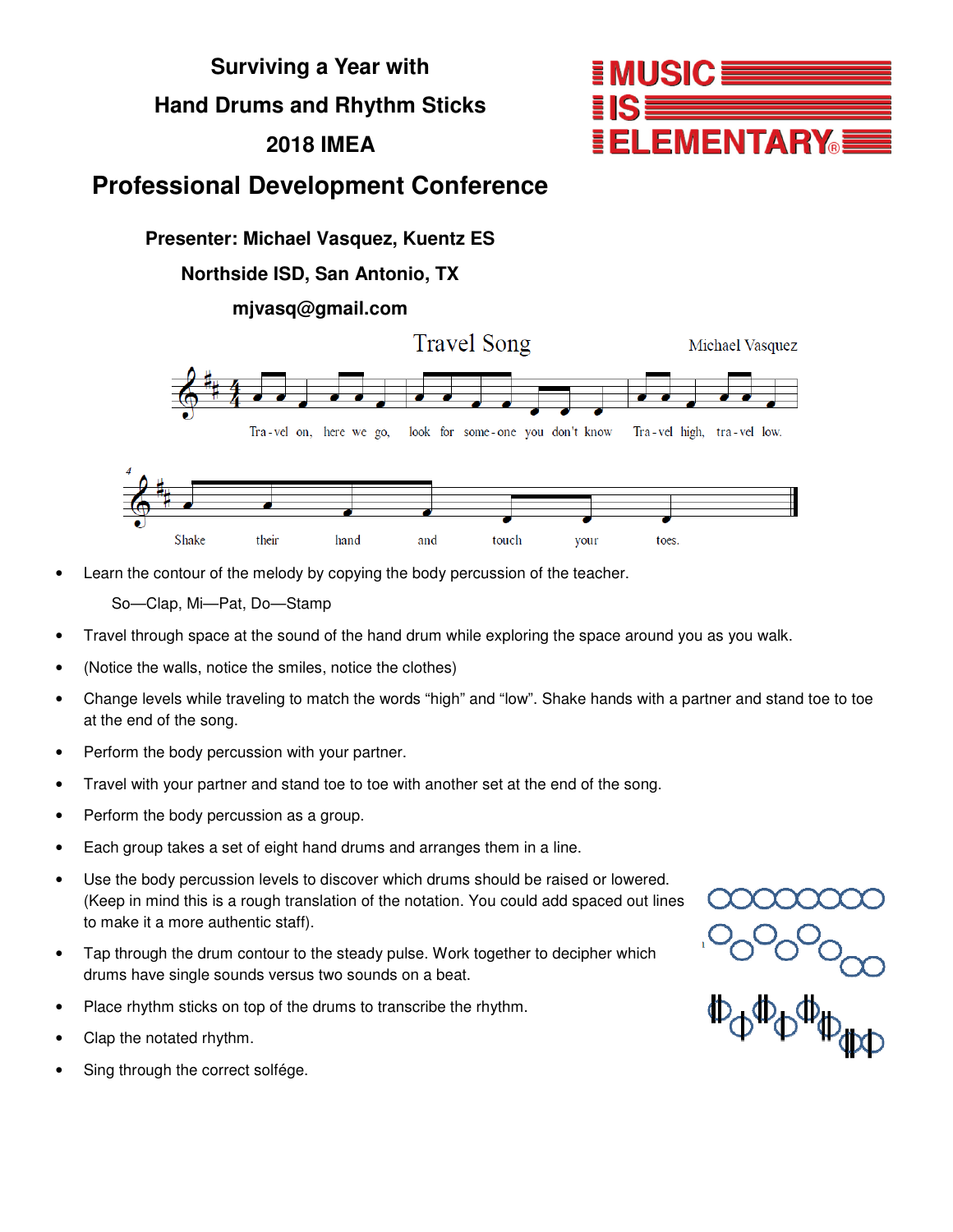

- Read through the story. (The general sense is that the creature gets bigger each time until he gets too proud and becomes a mouse again)
- Learn the poem through imitation. For the first line, fill in each rest with a single snap. Look in different directions with a fearful stare each time you say "careful", "someone", and "here". You can also add a snap on these words to double the accented notes.
- Each animal verse should get louder as the animal grows and softer when it returns to the mouse.
- Transfer the poem to clapping.
- Divide into two group: poem group and fearful onlookers. Perform parts together.
- Transfer the poem to hand drums and the onlookers to rhythm sticks.
- Pair up in small groups and add movement.
	- ◊ Poem group adds level changes when playing
	- ◊ Onlookers travel when they play, but end up toe to toe with their partners.
- For a larger performance, different groups can be assigned different animals in the progression. Use the poem as a repeated A section to create a grand rondo form.